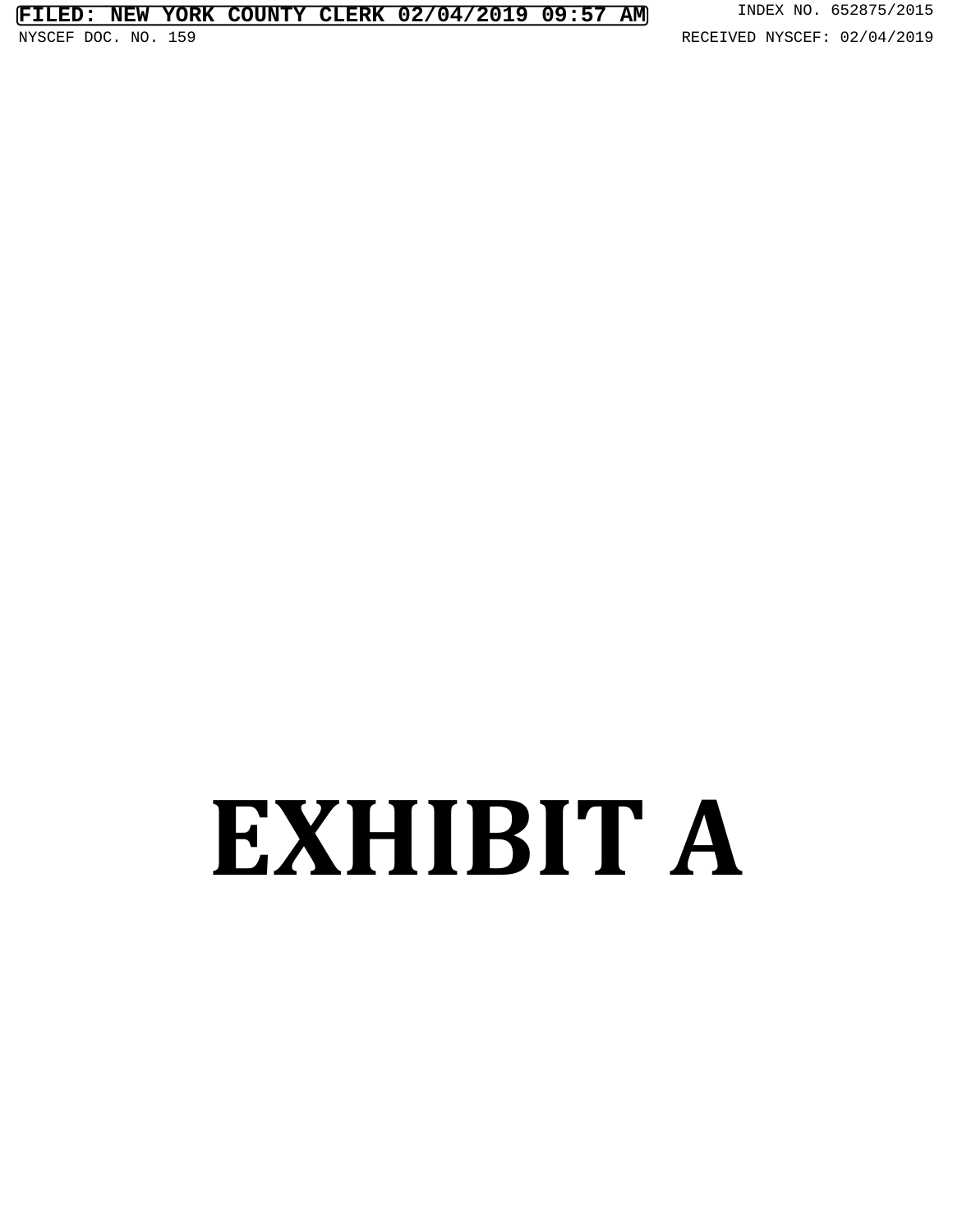#### 1 2 3 4 5 6 7 8 9 10 11 12 13 14 15 16 17 18 19 20 21 22 23 24 25 26 1 SUPREME COURT OF THE STATE OF NEW YORK COUNTY OF NEW YORK : CIVIL TERM : PART 53 Mot Seq 004 ---------------------------------------------x In the Matter of the Application of: JAMES TUFENKIAN, Holder of a 50% Membership Interest, Petitioner, Index No. -against- 652875/15 SYLVIA TIRAKIAN, Respondent, For the Dissolution of and Appointment of a Receiver or Liquidating Trustee for Harvest Song Ventures LLC, pursuant to §§ 702 and 703 of the Limited Liability Company Law. ---------------------------------------------x September 21, 2016 60 Centre Street New York, NY 10007 B e f o r e: HON. CHARLES E. RAMOS, Justice. A p p e a r a n c e s: O'HARE PARNAGIAN, LLP Attorneys for Petitioner 82 Wall Street, Suite 300 New York, New York 10005 BY: CHRISTOPHER P. PARNAGIAN, ESQ., and MICHAEL G. ZAROCOSTAS, ESQ. GERAGOS & GERAGOS, APC Attorneys for Respondent Seven West 24th Street, Suite 2 New York, New York 10010 BY: TINA GLANDIAN, ESQ. MINUTES OF PROCEEDINGS Reported By: William L. Kutsch **NEW YORK COUNTY CLERK 02/04/2019 09:57 AM** INDEX NO. 652875/2015 NYSCEF DOC. NO. 159 **RECEIVED NYSCEF: 02/04/2019**

Senior Court Reporter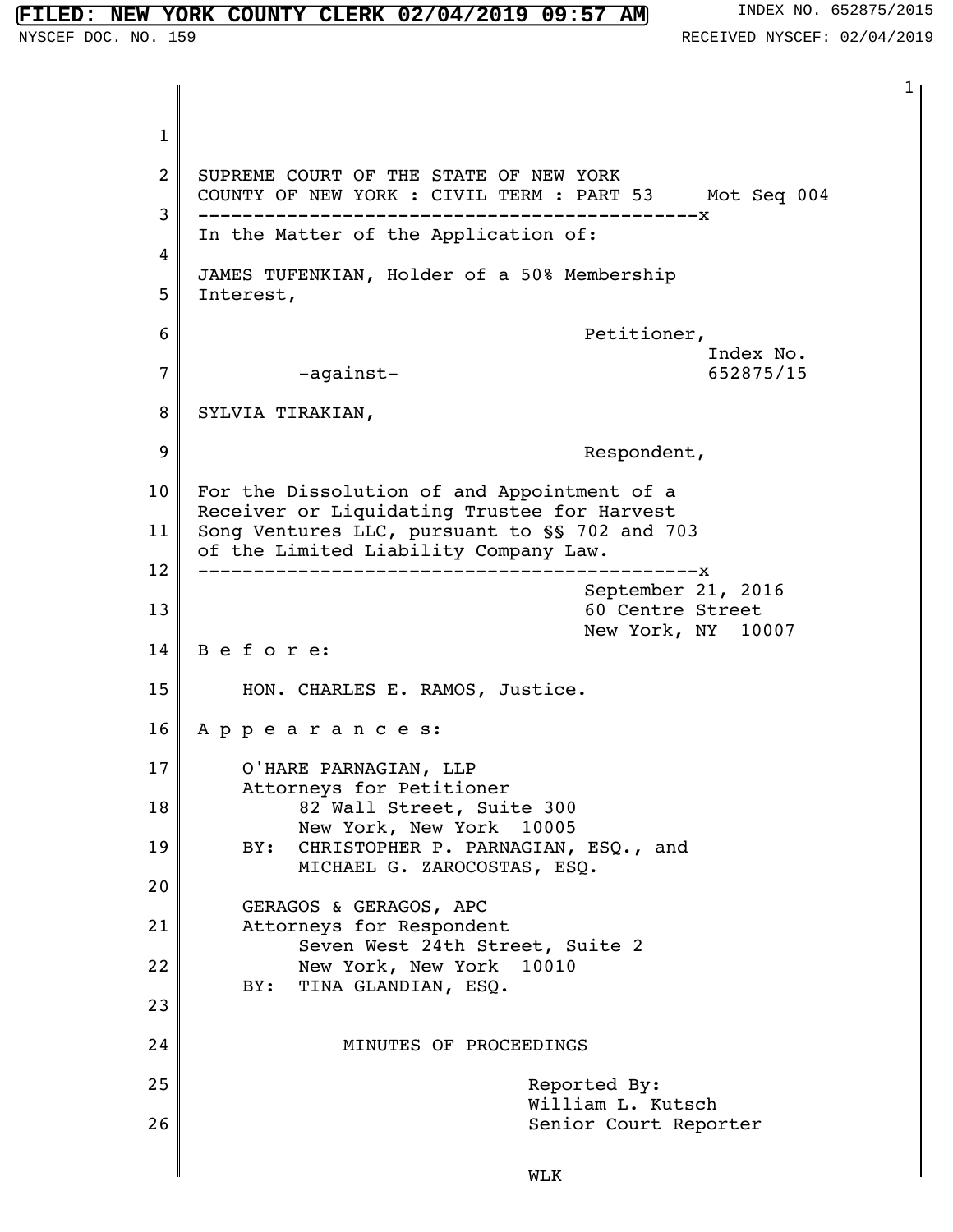1 2 3 4 5 6 7 8 9 10 11 12 13 14 15 16 17 18 19 20 21 22 23 24 25 26 2 Proceedings THE COURT: Okay. Let's deal with the motion to dismiss. MS. GLANDIAN: Yes, your Honor. THE COURT: Use the lectern please. MS. GLANDIAN: Yes, your Honor. Good afternoon, your Honor. Tina Glandian on behalf of respondent, Sylvia Tirakian. Your Honor, this case was filed by petitioner last August in which they filed three simple claims, essentially seeking the dissolution of this company. As the court will probably recall, we went back and forth several times. We filed an answer with counterclaims in which respondent alleged that the petitioner had induced her fraudulently to sign over control of the company, and then essentially try to push her out of the company, and sought dissolution. As soon as we amended our -- we came to court, we had some proceedings, the court asked us to amend the counterclaims. Within ten days of our amendment, they filed this amended verified petition now, alleging a host of outrageous conduct which, frankly, I mean, it's -- not only is it contrary to the documentary evidence we have provided, but it frankly makes no sense whatsoever. Essentially what they are saying is now, without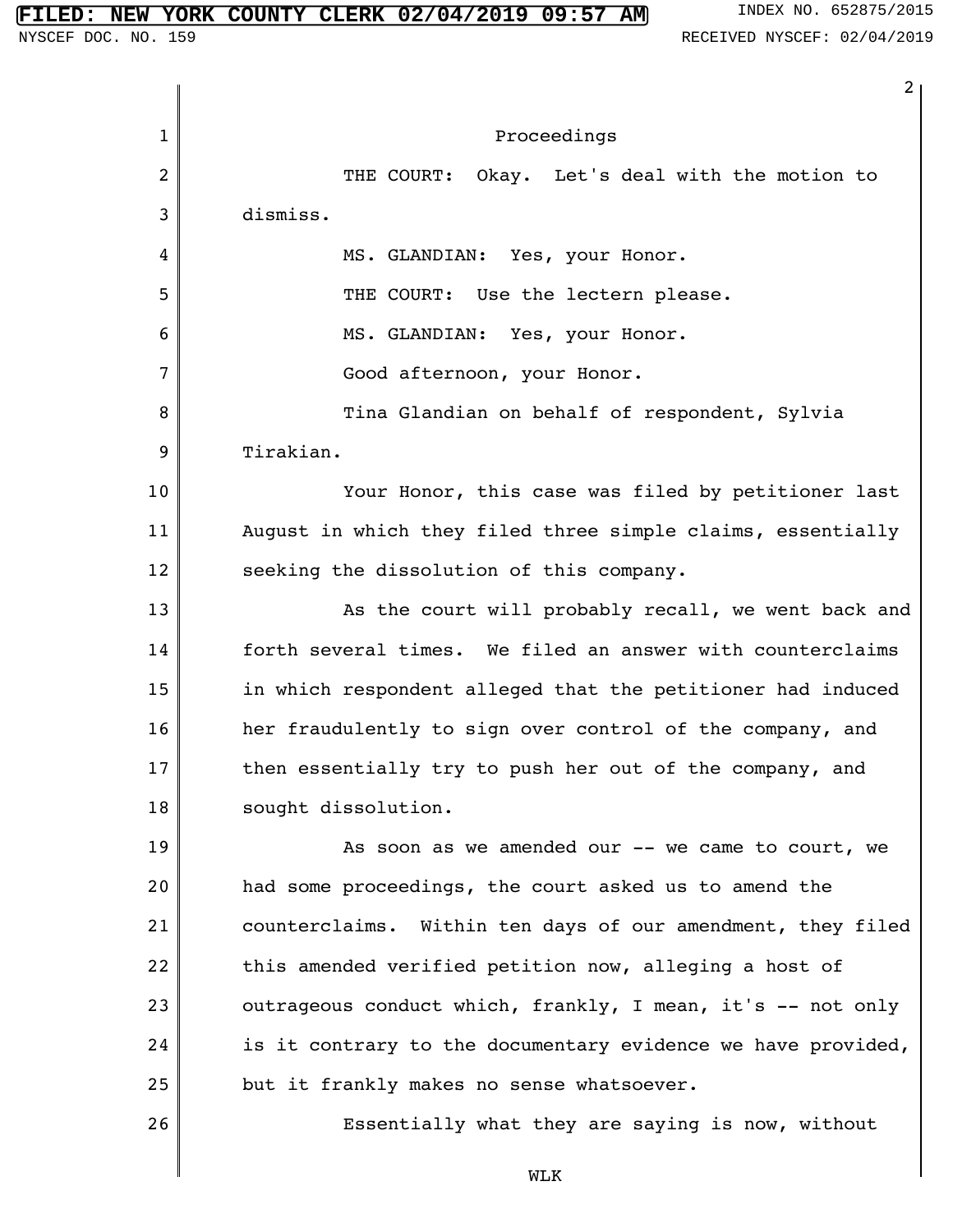|                | 3                                                             |
|----------------|---------------------------------------------------------------|
| $\mathbf{1}$   | Proceedings                                                   |
| $\overline{2}$ | any sort of specificity or any sort of factual support, that  |
| 3              | Miss Tirakian, who formed this company in 2005, essentially,  |
| 4              | as part of some master scheme, somehow was responsible for    |
| 5              | these accounting errors that took place in the early years    |
| 6              | by the CPA that worked for both members of the entity, who    |
| $\overline{7}$ | in 2012 or '13, we attached it as an exhibit, did a report.   |
| 8              | They had three separate forensic audits done. There was       |
| 9              | never any wrongdoing whatsoever alleged against Miss          |
| 10             | Tirakian. And, again, after one year, for the first time      |
| 11             | now, they have alleged all this outrageous conduct.           |
| 12             | In any event, we think that the motion to dismiss             |
| 13             | should be granted. We think that they have not met the high   |
| 14             | burden of establishing that judicial dissolution is           |
| 15             | appropriate.                                                  |
| 16             | Miss Tirakian, who is in court today, who has been            |
| 17             | attending the proceedings, has consistently maintained that   |
| 18             | she is willing to go back to managing the company, as she     |
| 19             | successfully did for all those years.                         |
| 20             | We spoke about this last time. The fact that the              |
| 21             | company wasn't immediately profitable does not mean that the  |
| 22             | company was not a success.                                    |
| 23             | The company was recognized, was given four                    |
| 24             | prestigious awards in the specialty foods industry.<br>It was |
| 25             | in chain stores like Costco and Wal-Mart, and was actually    |
| 26             | really finally at the point where it was ready to make money  |
|                | <b>MT.K</b>                                                   |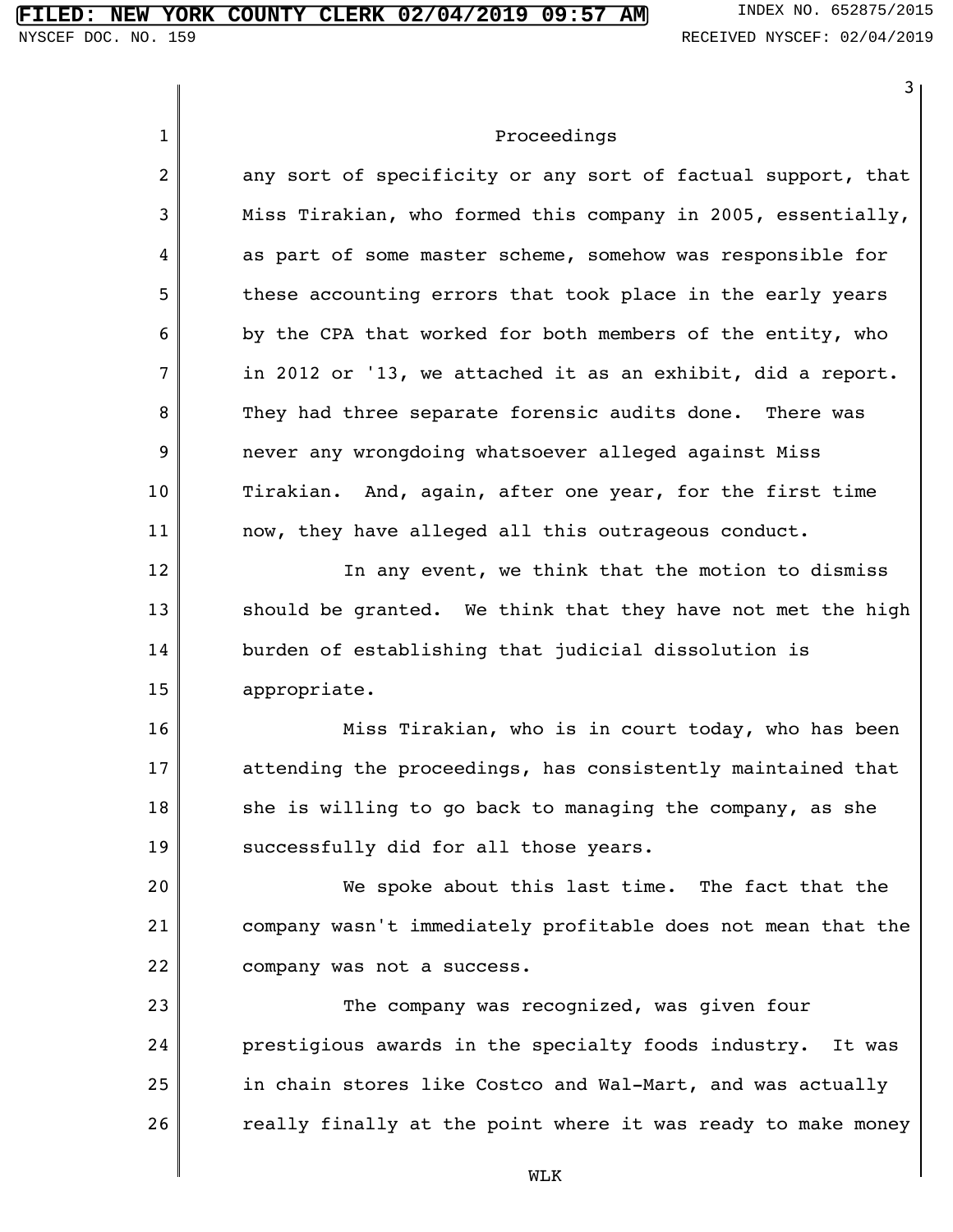#### **FIRE COUNTY CLERK 02/04/2019 09:57 AM** INDEX NO. 652875/2015

4

1 2 3 4 5 6 7 8 9 10 11 12 13 14 15 16 17 18 19 20 21 22 23 24 25 26 Proceedings when these errors were discovered. And Mr. Tufenkian at the time just decided that he wanted repayment of his loan and would do whatever was necessary. It's our position he induced Miss Tirakian to enter into that amendment and then, since then, has essentially let the company just -- he has not been taking current orders, he has not been -- you know, we had submitted in support of our counterclaims exhibits from customers who had been e-mailing, saying that the product was now bad on the shelves, and they were calling the phone number, that the line had been disconnected. The financial records that they have submitted show that what Mr. Tufenkian has been doing is just repaying his loan down as opposed to actually putting the interests of the company first. And I can get into the specifics, we have obviously briefed it all, but we think all of these claims are untimely. They have alleged conduct back from 2005, '6, '7, '8, all of which are barred by the respective statute of limitations, and I could go through them specifically if the court would like me to do that. THE COURT: Well, let's hear from the petitioner, and then we will come back to you. MS. GLANDIAN: Okay. Thank you, your Honor. MR. ZAROCOSTAS: Good afternoon, your Honor.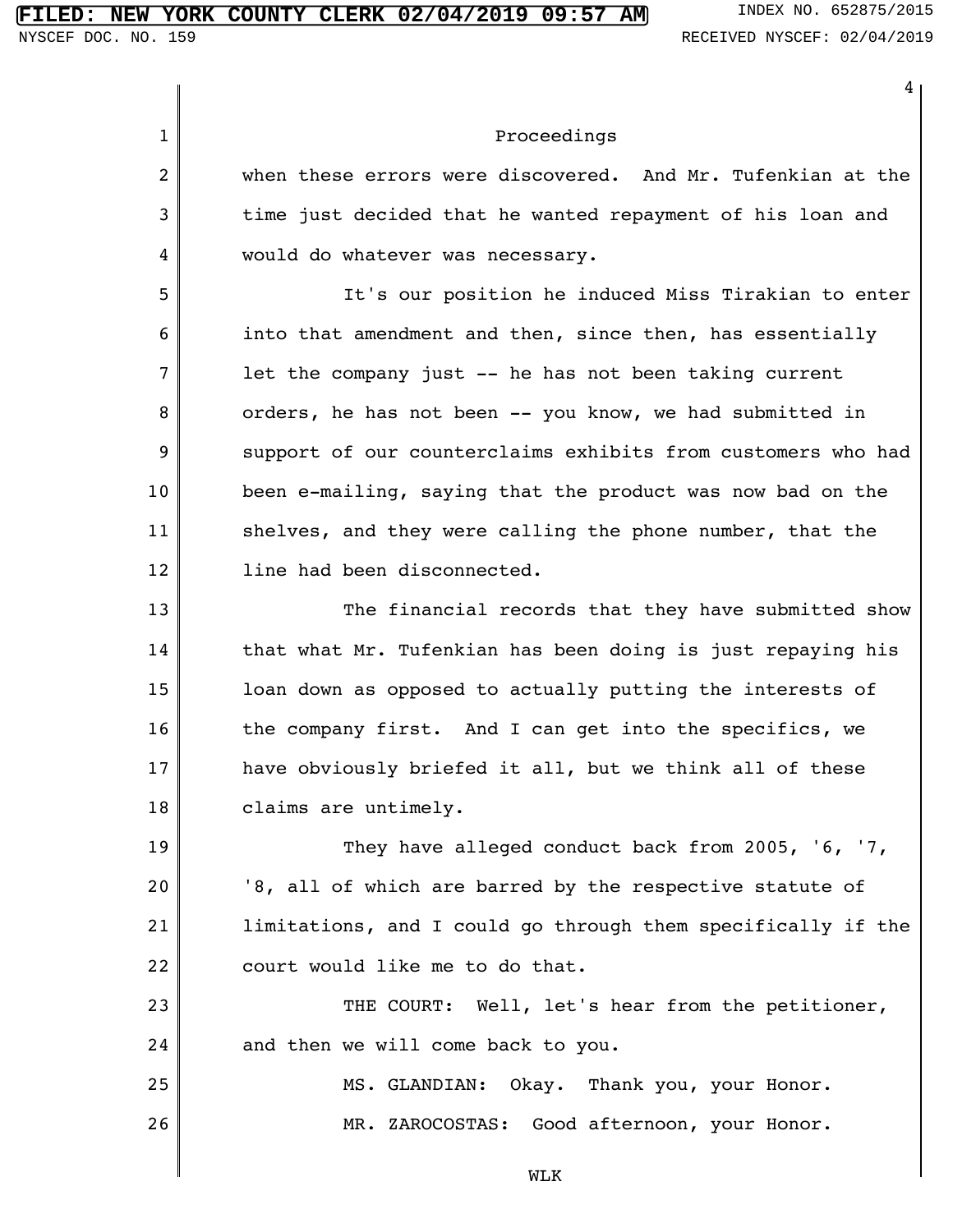1 2 3 4 5 6 7 8 9 10 11 12 13 14 15 16 17 18 19 20 21 22 23 24 25 26 5 Proceedings Michael Zarocostas on behalf of petitioner, James Tufenkian. First, I would like to point out, there are two different aspects of this case. The first is the dissolution, and the second are substantive claims that both parties probably are going to be asserted here. With respect to the first part, the dissolution, dissolution is a summary proceeding, and there are claims involving the petition for dissolution, the appointment of a liquidating trustee, and an accounting. And from the inception of this case, in the accounting, we have asked the court to hold respondent accountable for her misconduct. And we had intended to litigate those claims in the accounting in the summary process. Now, in an abundance of caution, we have asserted substantive claims which, on a motion to dismiss, are not subject to dismissal based on evidentiary submissions outside of the four corners of the pleadings. So right off the bat, this motion, which, by the way -- THE COURT: Unless there are documents that completely dispose of the claims. MR. ZAROCOSTAS: Correct. They would have to be documents that flatly contradict the claims and conclusive; something like a contract is usually the one you see mostly. But in this case, the notice of motion is moving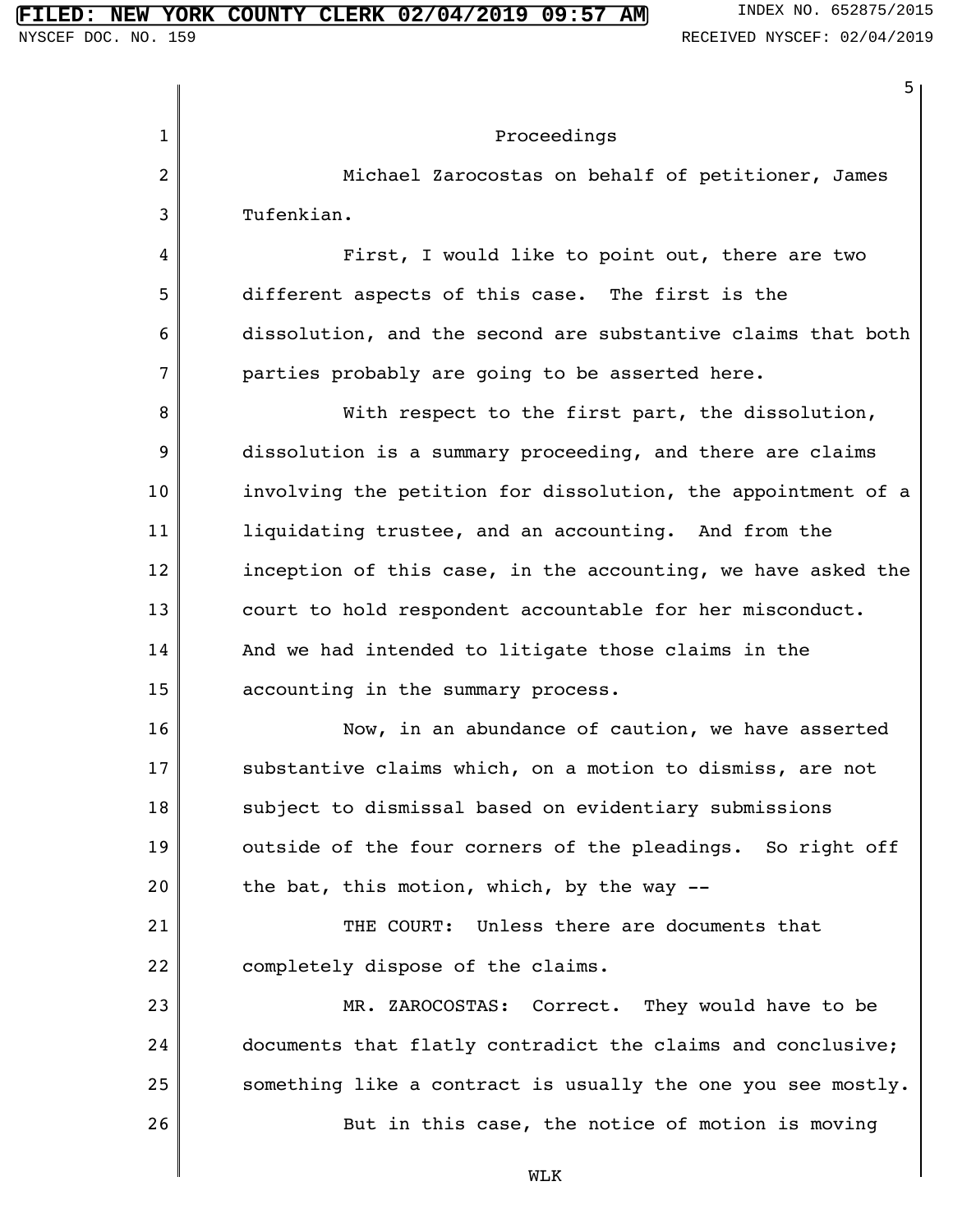|              | 6                                                            |
|--------------|--------------------------------------------------------------|
| $\mathbf{1}$ | Proceedings                                                  |
| 2            | only on two grounds: Statute of limitations and failure to   |
| 3            | state a claim. So the motion itself is defective to the      |
| 4            | extent it seeks dismissal on documentary evidence or on      |
| 5            | summary judgment standards. So that's totally                |
| 6            | inappropriate.                                               |
| 7            | With respect to the dissolution petition, what's             |
| 8            | particularly egregious here is that, the motion to dismiss,  |
| 9            | we haven't changed, we've added enhanced factual allegations |
| 10           | with respect to the reason for dissolution.                  |
| 11           | Respondent has actually cut-and-pasted their prior           |
| 12           | motion to dismiss, and I'm not saying making the same        |
| 13           | I'm saying a verbatim cut-and-paste.<br>arguments.           |
| 14           | If you look at point 2 of their brief, of a motion           |
| 15           | that was denied by this court, and your Honor said in March  |
| 16           | from the bench: The motion to dismiss is denied, and we're   |
| 17           | going forward on the dissolution.                            |
| 18           | And then when we came back in May, when we were              |
| 19           | addressing the original counterclaims they filed, the        |
| 20           | respondent raised the issue of fraudulent inducement, and we |
| 21           | said: Your Honor, we have amendment number two to the        |
| 22           | Operating Agreement in which respondent unequivocally agreed |
| 23           | to give the petitioner a hundred percent total control of    |
| 24           | the company. He is the management. And we made that point    |
| 25           | to your Honor, and you said: Well, if you are correct, and   |
| 26           | if her fraudulent inducement claim is as weak as it is, then |
|              | <b>MT K</b>                                                  |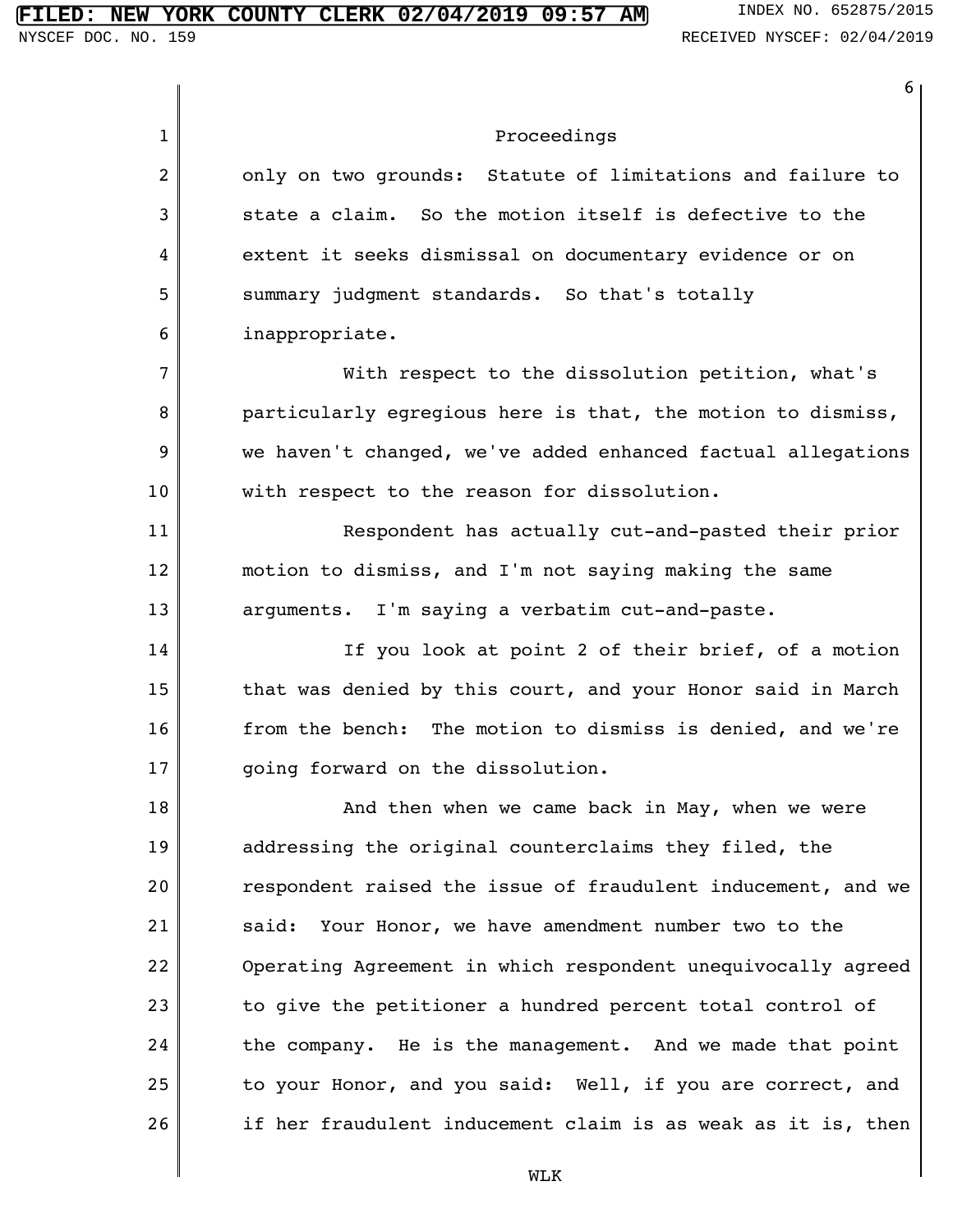# **FILED: NEW YORK COUNTY CLERK 02/04/2019 09:57 AM** INDEX NO. 652875/2015<br>NYSCEF DOC. NO. 159<br>RECEIVED NYSCEF: 02/04/2019

|              | 7                                                           |
|--------------|-------------------------------------------------------------|
| $\mathbf{1}$ | Proceedings                                                 |
| 2            | it's a slam dunk for your client.                           |
| 3            | So we haven't reached that point yet.                       |
| 4            | So I think -- I could give you new facts, by the            |
| 5            | way, your Honor. Why they made a motion to dismiss the      |
| 6            | petition for dissolution is beyond me.                      |
| 7            | Here are the new facts, which don't them help at            |
| 8            | all.                                                        |
| 9            | The company has shut down its active operations.            |
| 10           | It has about \$4,000 in the bank account. And get this.     |
| 11           | They say they want to operate the business, they want to    |
| 12           | work. Miss Tirakian resigned in November of 2014.<br>She    |
| 13           | hasn't worked for the company in over a year-and-a-half.    |
| 14           | And just recently in June of this year, the company went to |
| 15           | her and said: If you want to operate this business, if you  |
| 16           | want to buy new product, which are perishable preserves, to |
| 17           | try and keep the company viable, you have to buy the        |
| 18           | preserves. We are giving you the opportunity to put your    |
| 19           | money where your mouth is. You buy the preserves. This was  |
| 20           | June, three months ago, this is what she said: No.          |
| 21           | So outside the courtroom she does one thing, she            |
| 22           | resigns, she doesn't work for the company, she doesn't      |
| 23           | contribute her ten percent share of the financing, she      |
| 24           | doesn't want to pay for the product to sell and actually    |
| 25           | make the company a viable business; yet her attorney comes  |
| 26           | into court and says: I'm willing to do anything, your       |
|              | <b>MT K</b>                                                 |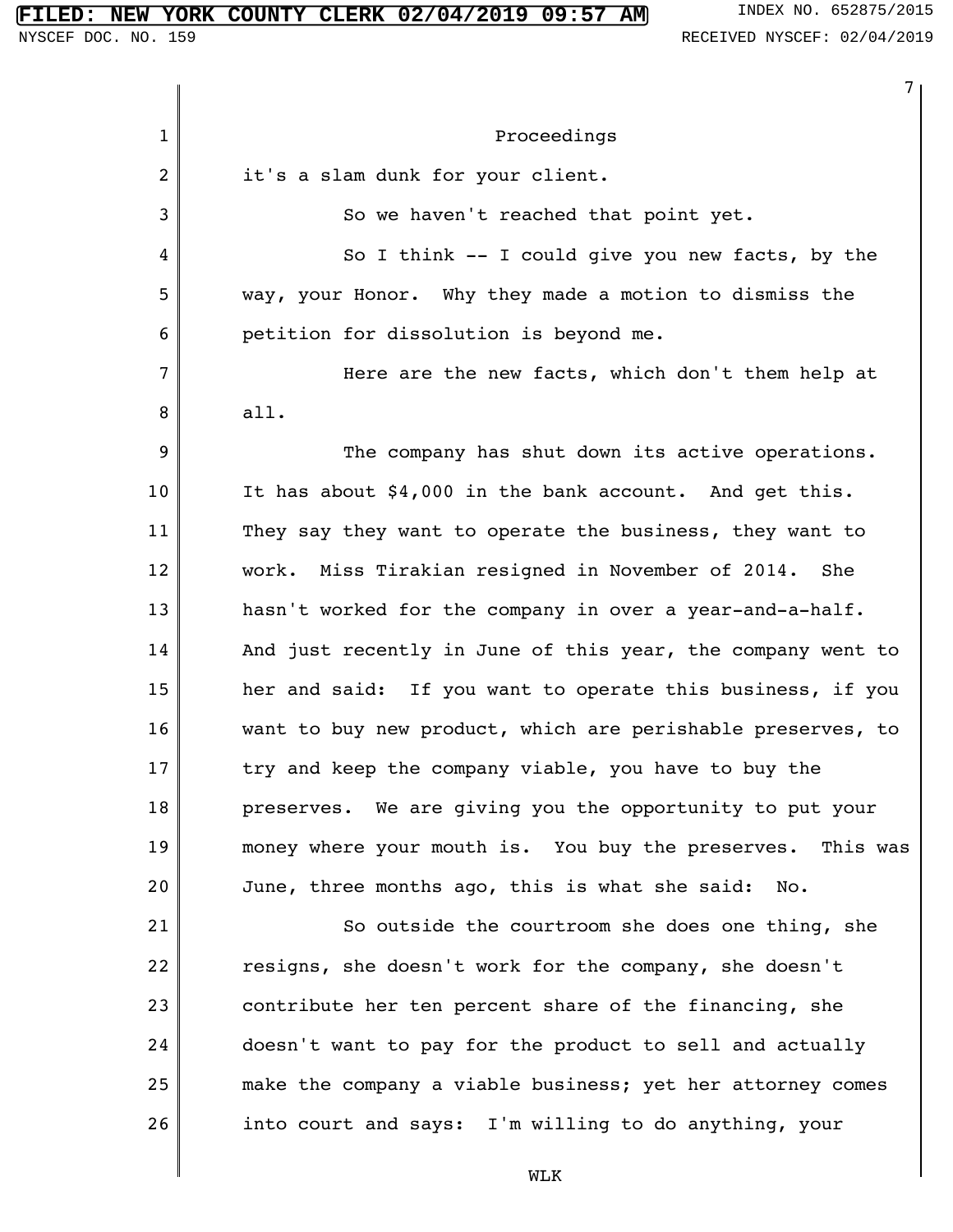26

|                | 8                                                             |
|----------------|---------------------------------------------------------------|
| $\mathbf{1}$   | Proceedings                                                   |
| $\overline{2}$ | This company shouldn't be dissolved.<br>Honor.                |
| 3              | So I feel like on those grounds alone, we've                  |
| 4              | already had evidence submitted from both sides. There is no   |
| 5              | reason to continue this business. It's been shut down.        |
| 6              | And even if you ignore amendment number two to the            |
| 7              | Operating Agreement, which she might say it's somehow         |
| 8              | induced by fraud, there's not a single fact to prove that,    |
| 9              | the Operating Agreement is structured so that each member     |
| 10             | has 50 percent authority over the company. So let's imagine   |
| 11             | She says: Amendment number two doesn't apply, so now<br>this. |
| 12             | we have 50/50 percent control. It's classic deadlock. Do      |
| 13             | you think Mr. Tufenkian would allow her to work for the       |
| 14             | company after she has overstated the inventory by \$800,000?  |
| 15             | After 11 years of being in business, it's never turned an     |
| 16             | annual profit? He has the veto power to prevent that from     |
| 17             | happening again.                                              |
| 18             | And this is an age-old principle under New York               |
| 19             | Courts cannot interfere with the internal management<br>law.  |
| 20             | of a company. You have the right, your Honor, to say:         |
| 21             | Well, I'm not going to grant the petition for dissolution.    |
| 22             | But what she is proposing is coming in and saying: Your       |
| 23             | Honor, take a look at my business plan. Last time we were     |
| 24             | here, you said: Miss Tirakian, do you have a business plan.   |
| 25             | I bet she didn't bring one today. And even if she did,        |

WLK

courts don't entangle themselves in: Well, this looks like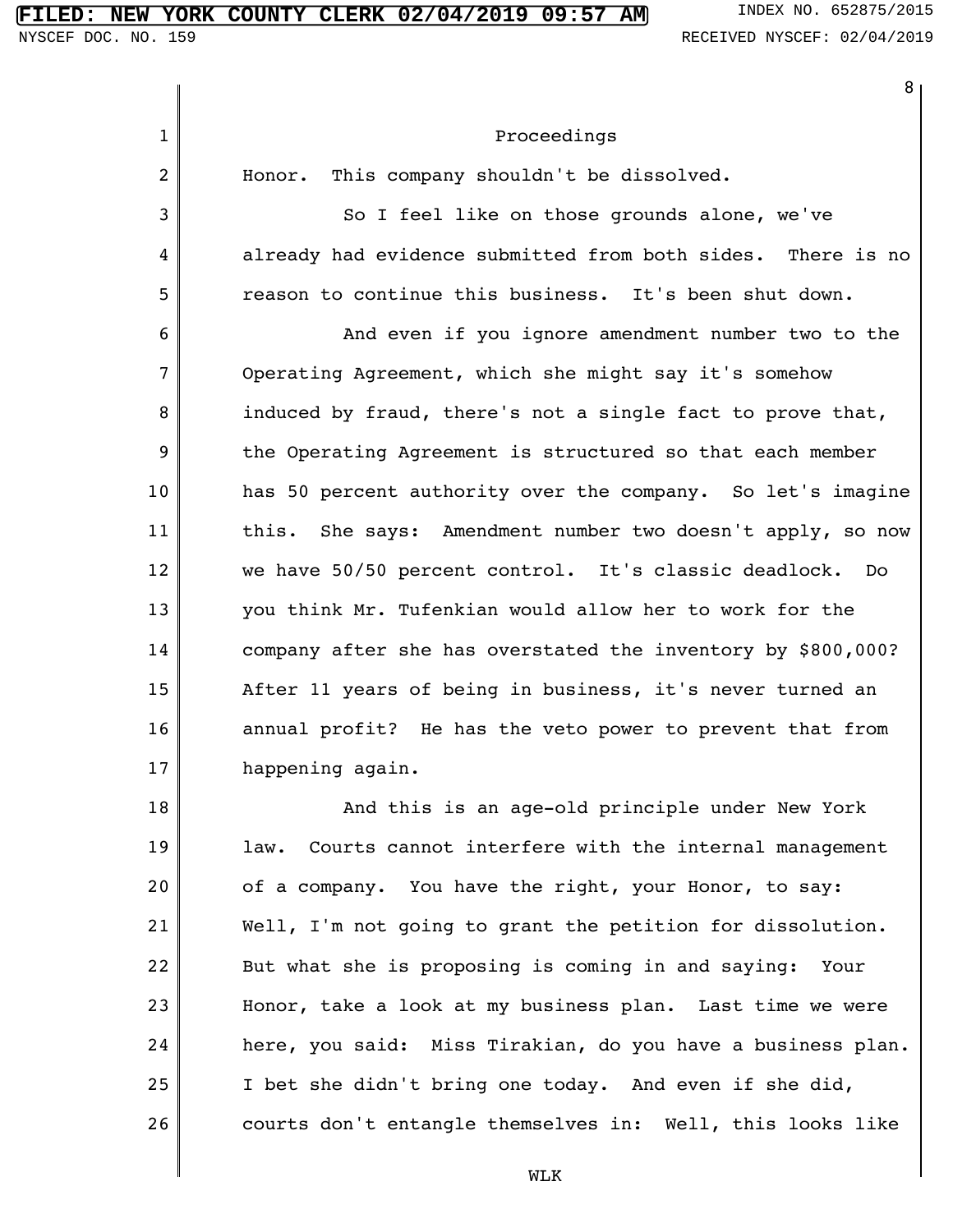|              | 9                                                            |
|--------------|--------------------------------------------------------------|
| $\mathbf{1}$ | Proceedings                                                  |
| 2            | a good business plan. Well, I think you should manage the    |
| 3            | business. What's next; are we going to determine in court    |
| 4            | what she should be paid on an annual salary basis?           |
| 5            | So anyway, that's completely inappropriate.                  |
| 6            | Now, if we turn to the substantive claims that we            |
| 7            | have, we have a detailed 28-page pleading. And I'm telling   |
| 8            | you it's verified, it's got fraud allegations, it's got      |
| 9            | chapter and verse details of breach of contract, breach of   |
| 10           | fiduciary duty, and fraud.                                   |
| 11           | And I'll give you a classic example.                         |
| 12           | First of all, you have to accept the allegations as          |
| 13           | When Miss Tirakian filed her own counterclaims, she<br>true. |
| 14           | made the same argument. She didn't say: I have to adduce     |
| 15           | evidence and you don't have to accept my facts as true. She  |
| 16           | made the opposite argument. So consistently both sides are   |
| 17           | subject to the same standard on a motion to dismiss.         |
| 18           | In any event, I'll give you the example that sort            |
| 19           | of is emblematic of the entire case.                         |
| 20           | On her watch as day-to-day manager of the company,           |
| 21           | in which she owed a fiduciary duty to the petitioner,        |
| 22           | inventory was overstated by more than \$800,000.<br>She      |
| 23           | perpetuated the false financial condition of the company by  |
| 24           | creating financial statements on a monthly basis and gave    |
| 25           | them to the petitioner to induce his continued investment in |
| 26           | the company over a several-year period.                      |
|              | <b>WT.K</b>                                                  |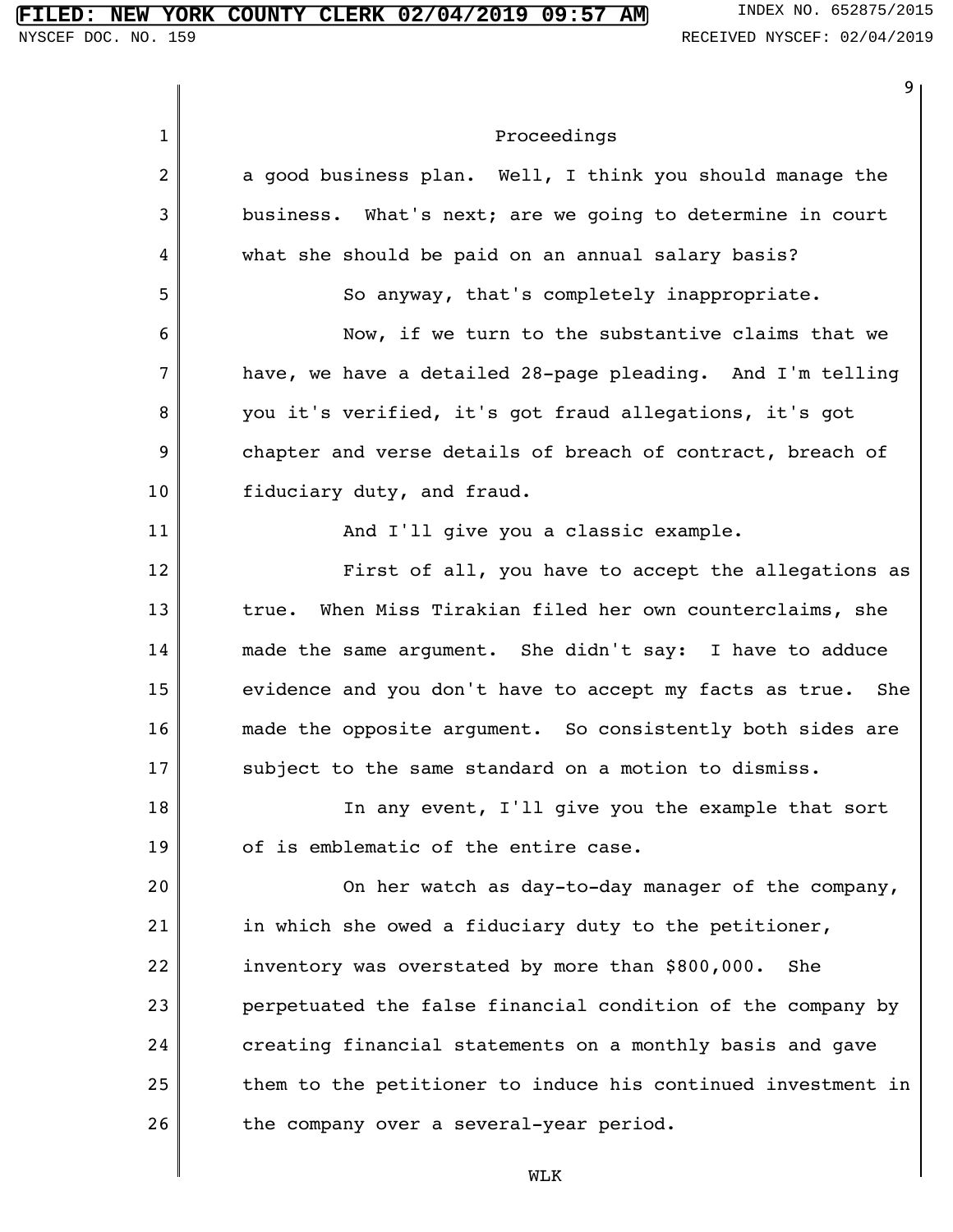|                | 10 <sub>o</sub>                                              |
|----------------|--------------------------------------------------------------|
| $\mathbf{1}$   | Proceedings                                                  |
| $\overline{2}$ | Now, if you look at that, and we have a July 29th            |
| 3              | affidavit from the chief financial officer of my client, his |
| 4              | name is Eric Jacobson. The first exhibit is 77 pages of      |
| 5              | false financial statements with dates and times e-mailed     |
| 6              | from Miss Tirakian to James Tufenkian. I mean, that's a      |
| 7              | prima facie case right there of fraud, and yet she says      |
| 8              | there's no details of the fraud. They don't even mention     |
| 9              | those 77 pages of financial statements in their motion to    |
| 10             | dismiss, which is ridiculous.                                |
| 11             | With respect to this argument that there is a                |
| 12             | statute of limitations barring my client or the company from |
| 13             | recovering against Miss Tirakian, it's black-letter law that |
| 14             | a fiduciary who's engaged in the kind of misconduct alleged  |
| 15             | here is equitably estopped from invoking the statute of      |
| 16             | limitations. You can't do it. Under First Department         |
| 17             | authority, you simply cannot say: Well, yes, I had a duty    |
| 18             | of disclosure, and I concealed some things, and it went on   |
| 19             | for a few years, but since you didn't know about it, and I   |
| 20             | concealed it from you, your claims are now stale. It's       |
| 21             | inequitable, and that's why the court says you can't invoke  |
| 22             | the statute of limitations.                                  |
| 23             | Even if you ignore the fact that she can't invoke            |
| 24             | the statute of limitations, which she can't, there is also   |
| 25             | case law that says, when you have a fiduciary relationship   |
| 26             | like Tirakian and Tufenkian had, she is the managing         |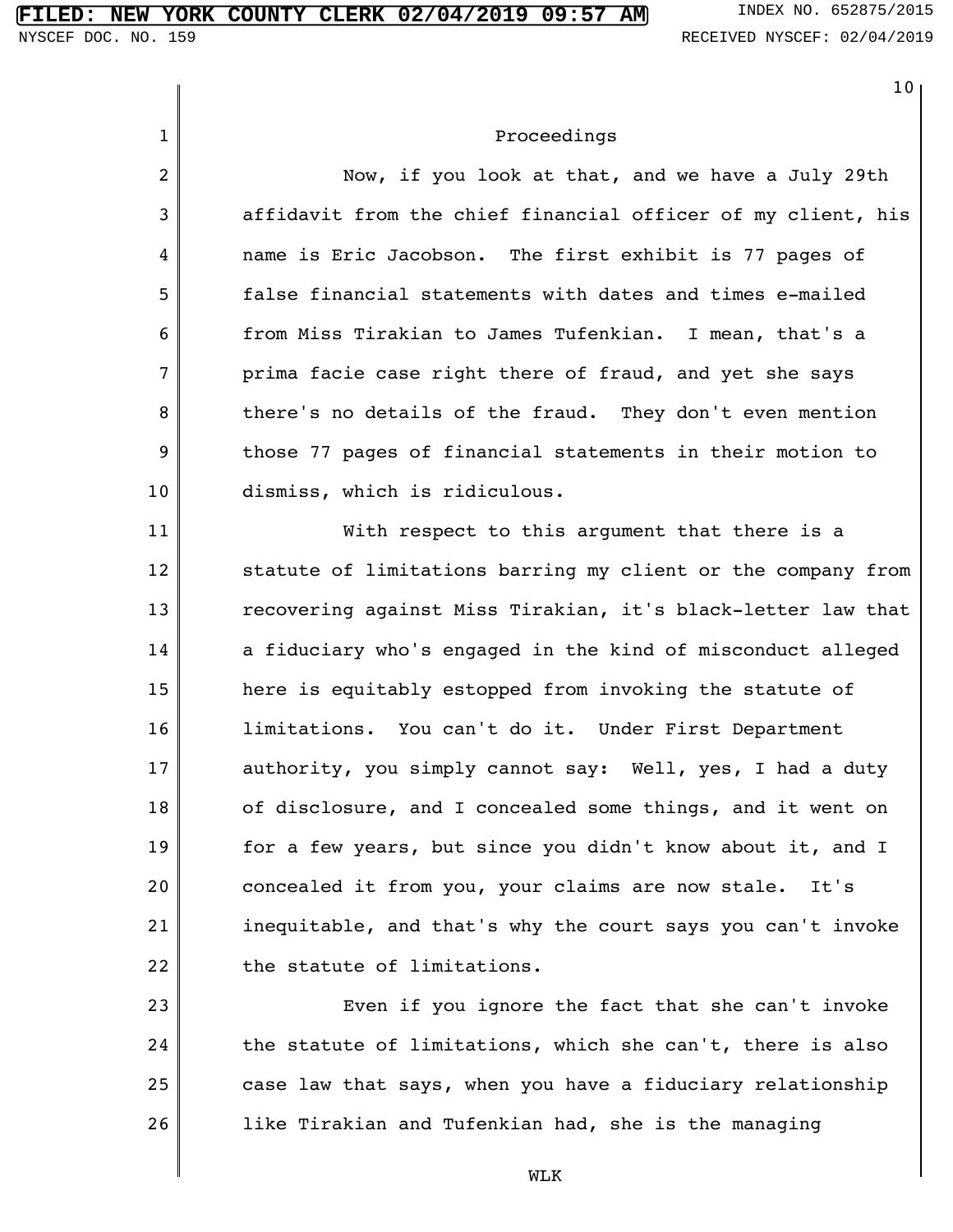1

2

3

4

5

6

7

8

9

10

11

12

13

14

15

16

17

18

19

20

21

22

11

#### Proceedings

day-to-day member. The statute of limitations does not begin to run until the fiduciary relationship ends. And we have cited the Otto case, a First Department case. It says that the motion court properly applied the six-year statute of limitations to the breach of fiduciary duty claim since the action is equitable in nature; right? Which we have equitable claims. We have accounting, we are asking for disgorgement and restitution. And it's also based in fraud. That's why there's also a six-year statute. And the court specifically said, the six-year statute does not run until the fiduciary relationship is terminated. We have other cases that we have cited on that point.

There is even another ground to reject the statute of limitations argument; which is, when you have an ongoing and continuous wrong, like we have here, courts don't allow -- courts basically say the statute of limitations doesn't begin to run until the last wrongful act. And in this case, she was perpetuating and providing false financial statements up until late 2012, early 2013, and we even have in the first quarter of 2014 a false financial statement where she overstated the inventory by \$30,000.

23 24 25 26 Not only that, this is another thing that's been ignored by the motion to dismiss. We have detailed allegations that Tirakian embezzled money from the company. There are petty cash withdrawals without explanation, and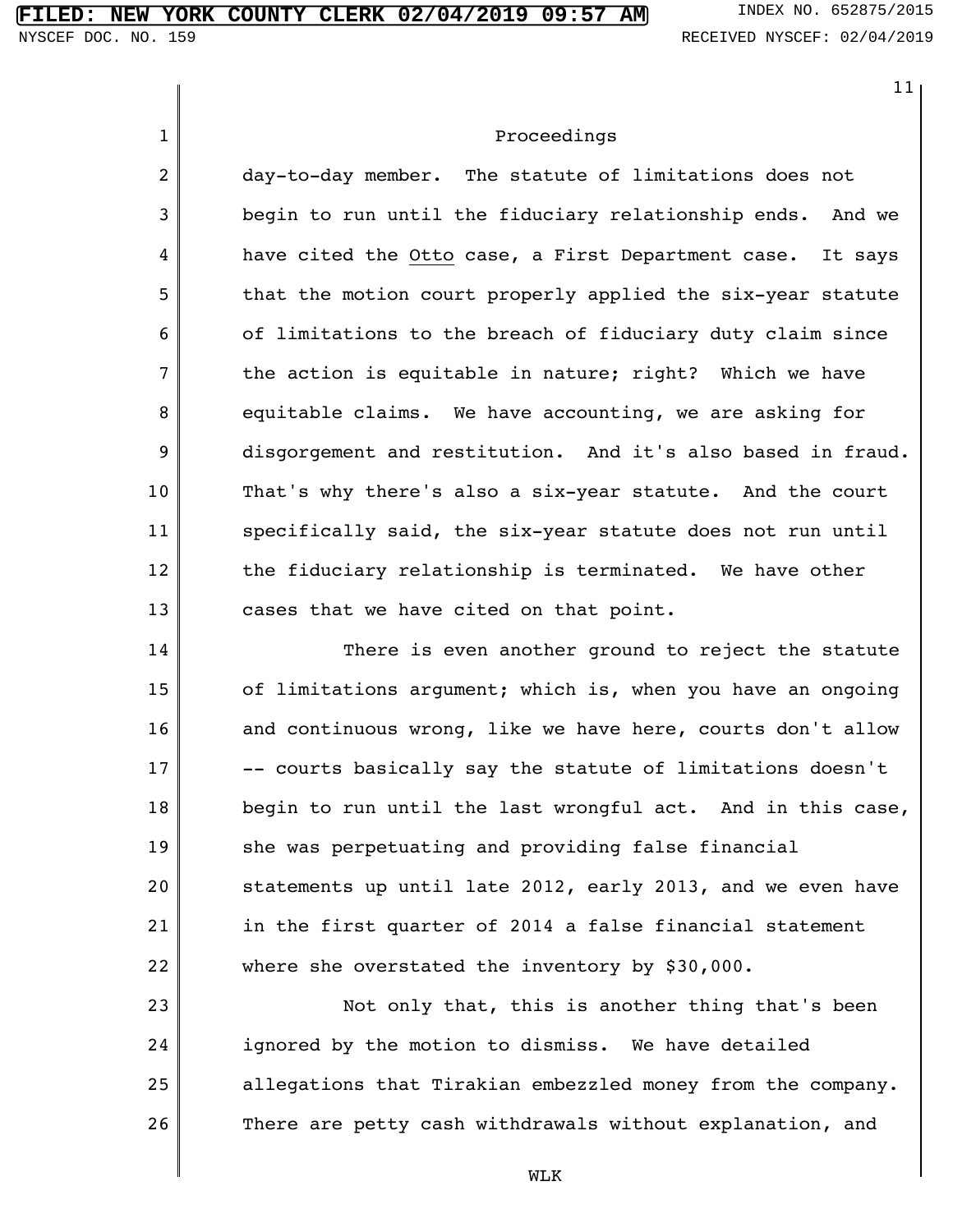# **FILED: NEW YORK COUNTY CLERK 02/04/2019 09:57 AM** INDEX NO. 652875/2015<br>NYSCEF DOC. NO. 159<br>RECEIVED NYSCEF: 02/04/2019

|              | 12 <sub>2</sub>                                                |
|--------------|----------------------------------------------------------------|
| $\mathbf{1}$ | Proceedings                                                    |
| 2            | this is in our amended petition, that total thousands of       |
| 3            | dollars. We have one example, which is an exhibit in our       |
| 4            | petition, just 2014 alone, \$8,000 of withdrawals.             |
| 5            | We also have a personal credit card that she used              |
| 6            | in her name. It's not a company credit card, but she was       |
| 7            | having the company reimburse her for those expenses, and       |
| 8            | those expenses include personal items, gas, pizza, things      |
| 9            | that are not part of the company's operations.                 |
| 10           | So we also have a case that we cite that says, this            |
| 11           | is directly on point, by the way. It's State of New York       |
| 12           | Workers' Compensation Board versus Madden. It's 119 AD3d       |
| 13           | The court, the Appellate Division there, rejected the<br>1022. |
| 14           | statute of limitations defense where defendant                 |
| 15           | "'continually' misrepresented the trust's true financial       |
| 16           | condition to plaintiff and, throughout its dealings with the   |
| 17           | trust, made 'continuous and ongoing' misrepresentations of     |
| 18           | the trust's financial condition." That's exactly what we       |
| 19           | have here.                                                     |
| 20           | All right. So I mean, I can also argue if                      |
| 21           | necessary, if your Honor is inclined to accept the statute     |
| 22           | of limitations argument, that our amended petition would       |
| 23           | relate back to the original petition because it's based on     |
| 24           | the same facts and gives notice.                               |
| 25           | THE COURT: Let me hear from the respondent.                    |
| 26           | MR. ZAROCOSTAS: Okay.                                          |
|              | <b>MT.K</b>                                                    |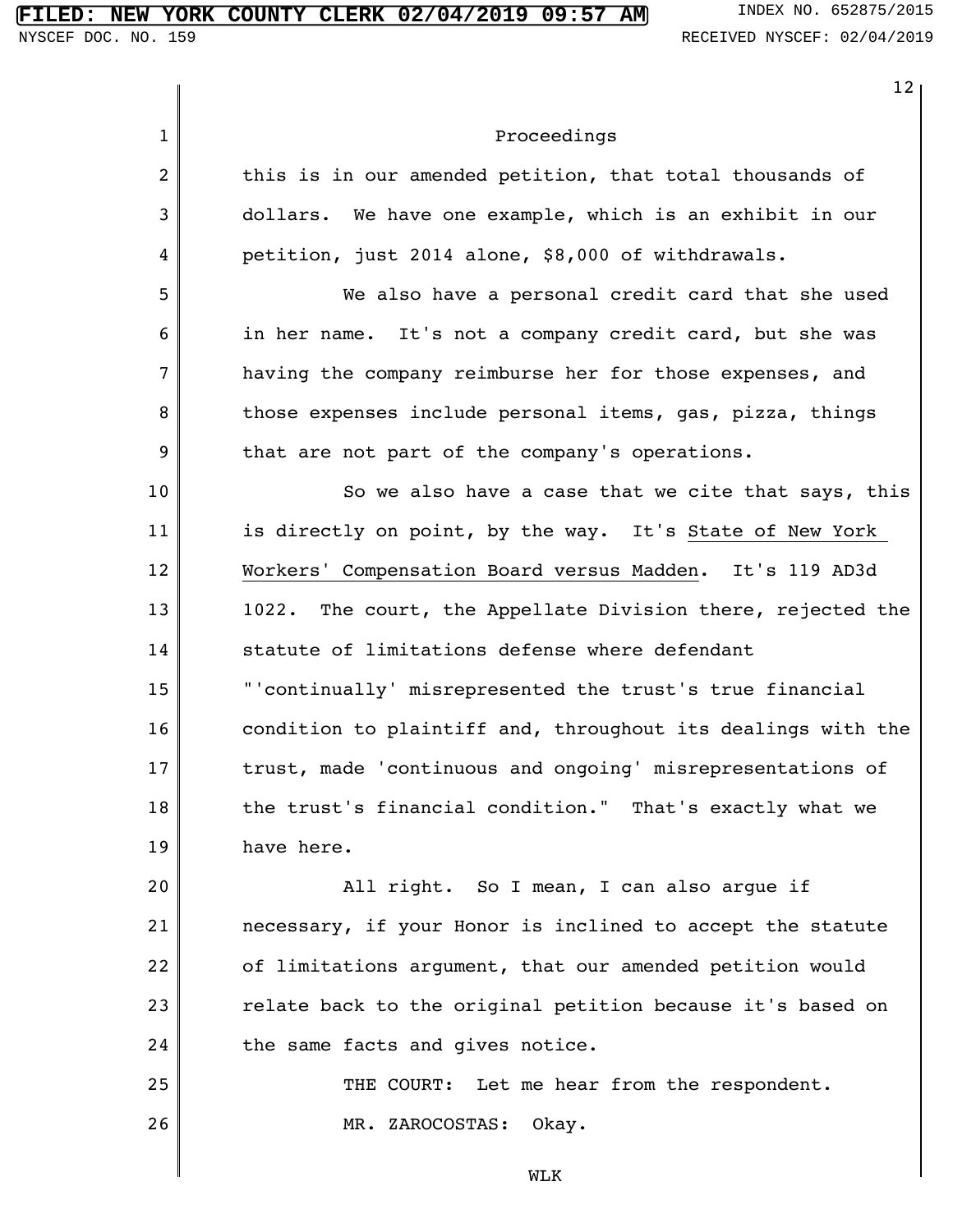#### **FIRE COUNTY CLERK 02/04/2019 09:57 AM** INDEX NO. 652875/2015

13

1 2 3 4 5 6 7 8 9 10 11 12 13 14 15 16 17 18 19 20 21 22 23 24 25 26 Proceedings I do have some other points on the substantive claims if you want to hear those as well. THE COURT: I read the papers. MS. GLANDIAN: Your Honor, it's hard to listen to these allegations when they're entirely contrived. And I think the best thing to point to, to indicate this, is, this discrepancy, this accounting discrepancy, was discovered, everybody concedes, in 2012. That's what they have alleged in the amended verified petition. That's essentially what all the parties, everybody agrees to. On March 20, 2014, Mr. Tufenkian entered into the amendment number two to the Operating Agreement, in which, even though he said, and how he sold this and what we allege was the fraud in the inducement, he told Miss Tirakian: I want to be involved. I want to help steer this in the right direction. The operating -- I'm sorry, the amendment clearly states that ST -- meaning Sylvia Tirakian -- will be President of the Company and in charge of day-to-day operations, subordinate to the CEO. Now, I just would like to ask, I guess rhetorically, if Miss Tirakian had engaged in all this misconduct from 2005  $-$  and let me just point out that Mr. Tufenkian is a very savvy businessman, this is not his first -- you know, this is one of many investments he has. He has his CFO, Mr. Jacobson, who has been signing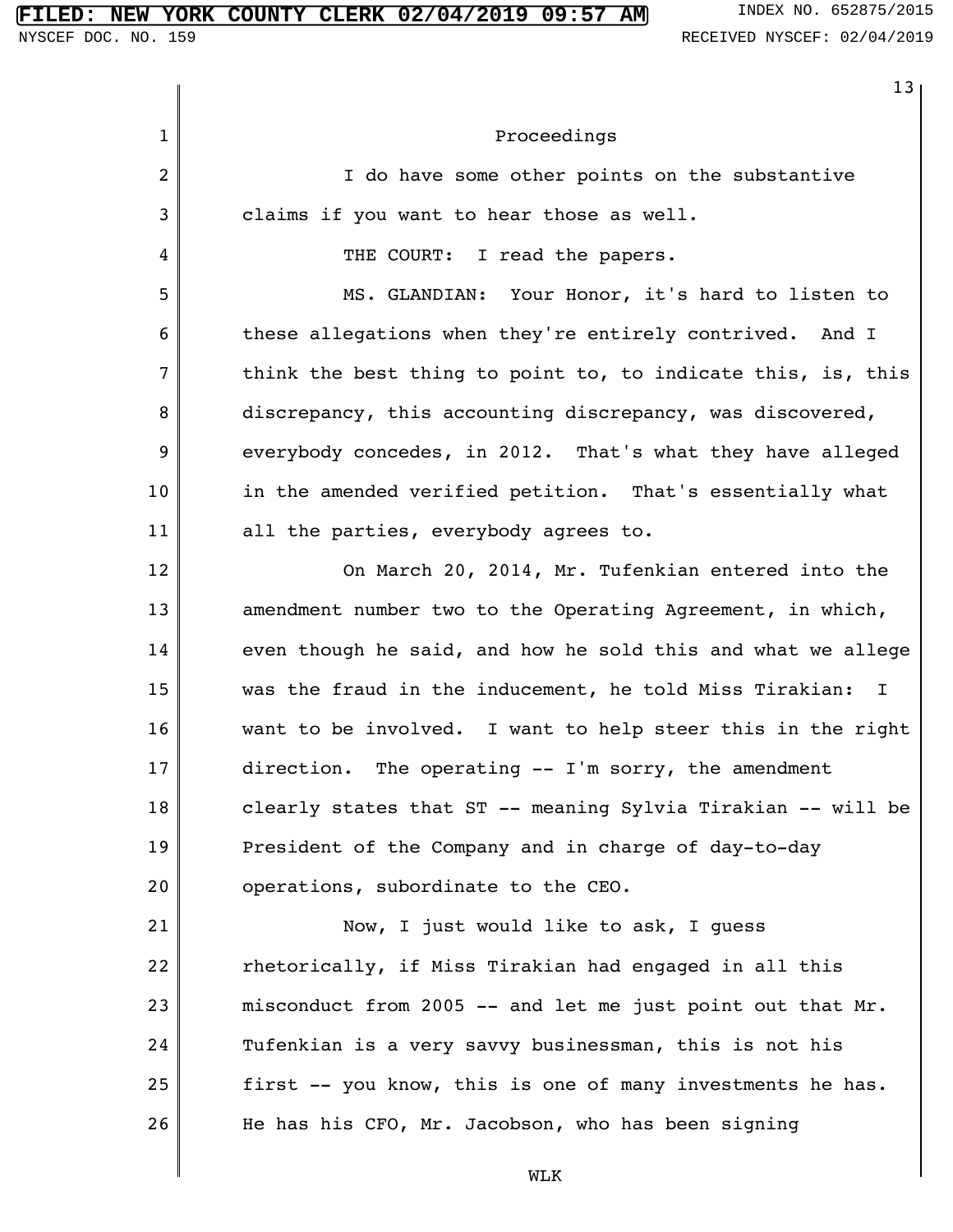26

1 2 3 4 5 6 7 8 9 10 11 12 13 14 15 16 17 18 19 20 21 22 23 24 25 14 Proceedings affidavits, who's the CFO of all of his other ventures, who is not directly employed by Harvest Song, to my understanding. He's just Mr. Tufenkian's representative. He has been reviewing, together with Mr. Tufenkian, all of these financials, the profit and loss statements, monthly, and, again, according to the Operating Agreement, he was also -- that was part of his responsibility. So even though they've tried to put this all on Miss Tirakian now, that was always part of his duty, but he had three forensic audits done following 2012. Now, would it make any sense, that if they actually believed half of what they're saying, that Miss Tirakian had concealed all of this, and she was, you know, submitting 77 pages of fraudulent financial statements, and doing this, you mean to tell me that after they did three forensic audits and delved into all of this, that two years later in 2014 Mr. Tufenkian would enter into an Operating Agreement in which he says Sylvia Tirakian will be President of the Company and in charge of day-to-day operations? It makes absolutely no sense. This one document alone undercuts most of their claims. And essentially, short of the dissolution, everything that they allege as far as the mismanagement and the fraud and everything else -- THE COURT: Counsel, you are making the kind of

WLK

arguments that we would normally hear on a trial of this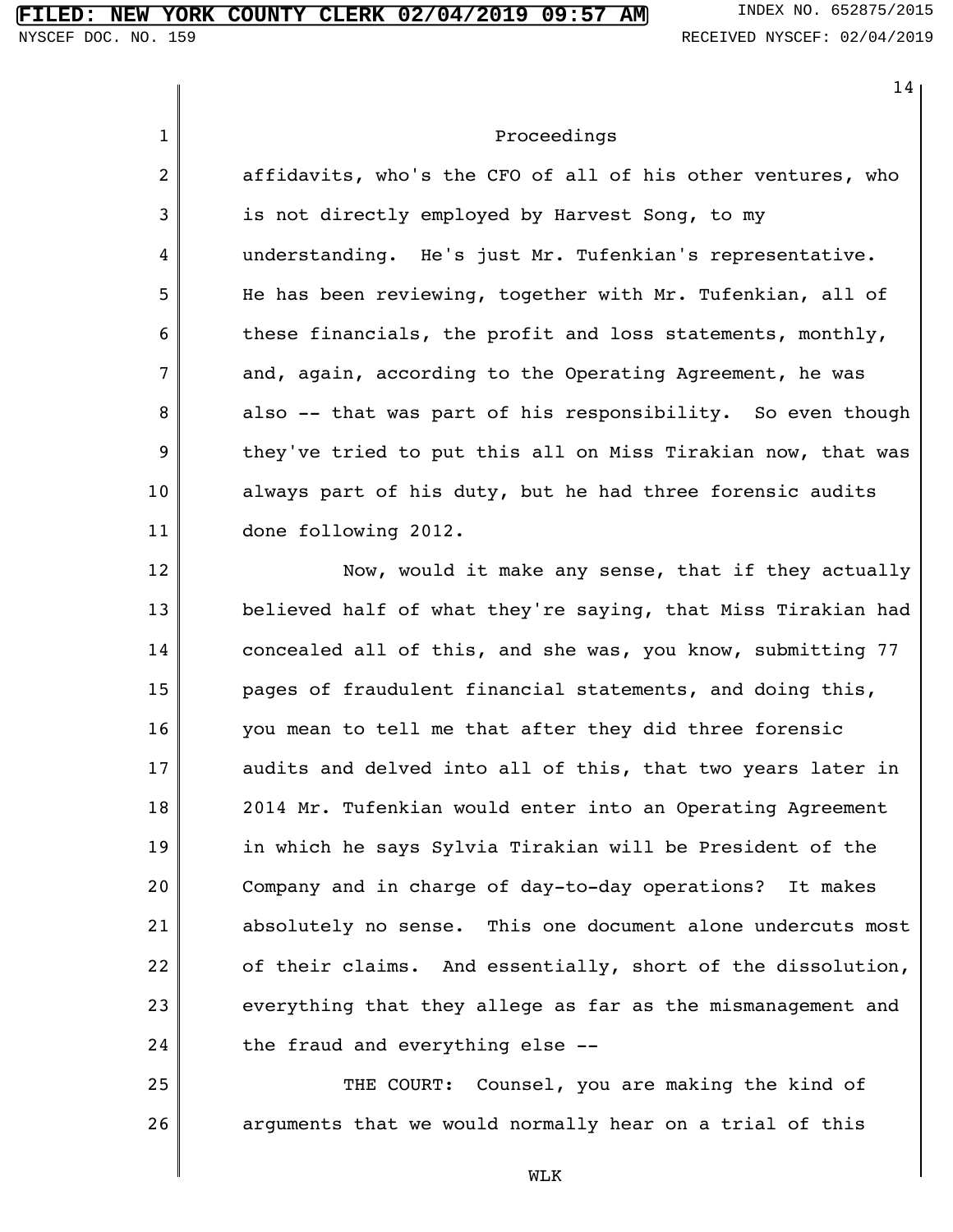18

19

20

21

22

1 2 3 4 5 6 7 8 9 10 11 12 13 14 15 16 17 15 Proceedings case. You are making a motion now to dismiss for basically legal insufficiency. MS. GLANDIAN: I understand. I just would like to point it out because, again, Mr. Zarocostas's arguments are all based on this new premise that suddenly though everything is referred to as a misconduct. There's absolutely nothing other than their allegations belatedly, well after the statute of limitations has run, that there was any sort of misconduct. And everything, all of the documentary evident that's been submitted, shows that it's contrary to there being any misconduct. Their own CPA basically said this is only because of a couple of QuickBooks entries that were mistakenly -- that overstated the inventory, and that's what's caused this issue. Nothing ever was pointed at Miss Tirakian as having any sort of role.

As far as the resignation; again, that was part of what was alleged in our counterclaims as the only reason she resigned. I know Mr. Zarocostas said she's been claiming now to want be to involved, and this goes to the dissolution.

23 24 25 26 The only reason she felt that she had to resign was because after two years, she had absolutely no control over the company, he essentially was pushing her out, and she sent that resignation e-mail. And since then, they have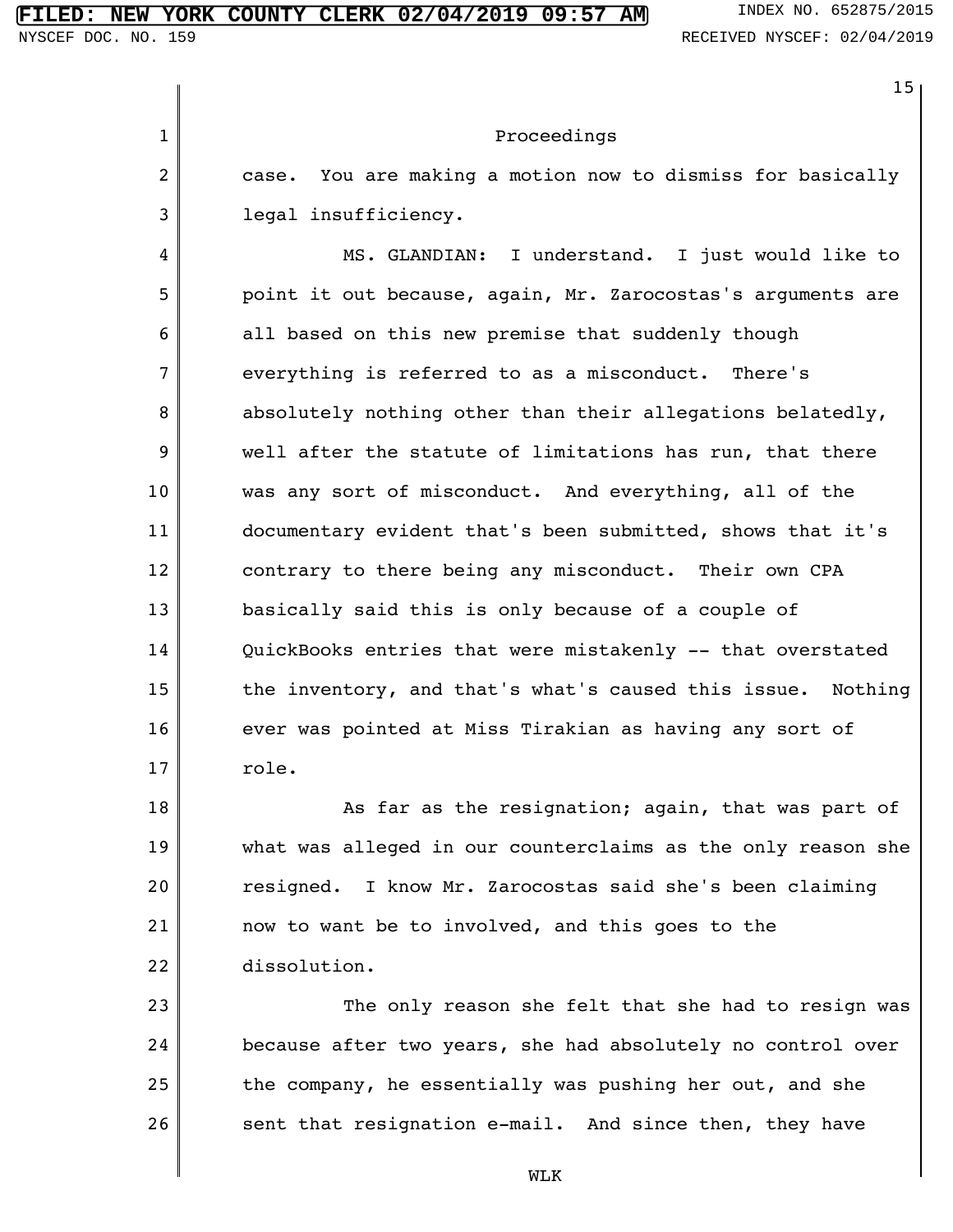1 2 3 4 5 6 7 8 9 10 11 12 13 14 15 16 17 18 19 20 21 22 23 24 25 26 16 Proceedings known that she has always been willing to step back in, and she has wanted her position back at the company. THE COURT: All you have done is recite the triable issues. I can't dismiss the claims at this point. MS. GLANDIAN: Well, I think, your Honor, if we wanted to talk about the reasons the claims should be dismissed, one of the reasons, as far as the dissolution goes, and the In Re Ocean case that we cited is on point, and it discusses how a company is not financially -- it's financially feasible as long as it's able to pay its debts as they come due. And they've attached -- THE COURT: That, now we're talking about the petition itself. As far as your motion to dismiss is concerned, the claims being asserted against your client, that motion is denied. These are all triable issues. Now, with regard to the petition to dissolve the corporation, and I know we have claims back and forth, but what's left of the company? It's not functioning. It's got \$4,000 in a bank account? What are we doing? MS. GLANDIAN: Well, that's now, after Mr. Tufenkian has -- that's precisely what he wanted. THE COURT: That's a claim that you want to assert and you are asserting it by way of a counterclaim. MS. GLANDIAN: Right.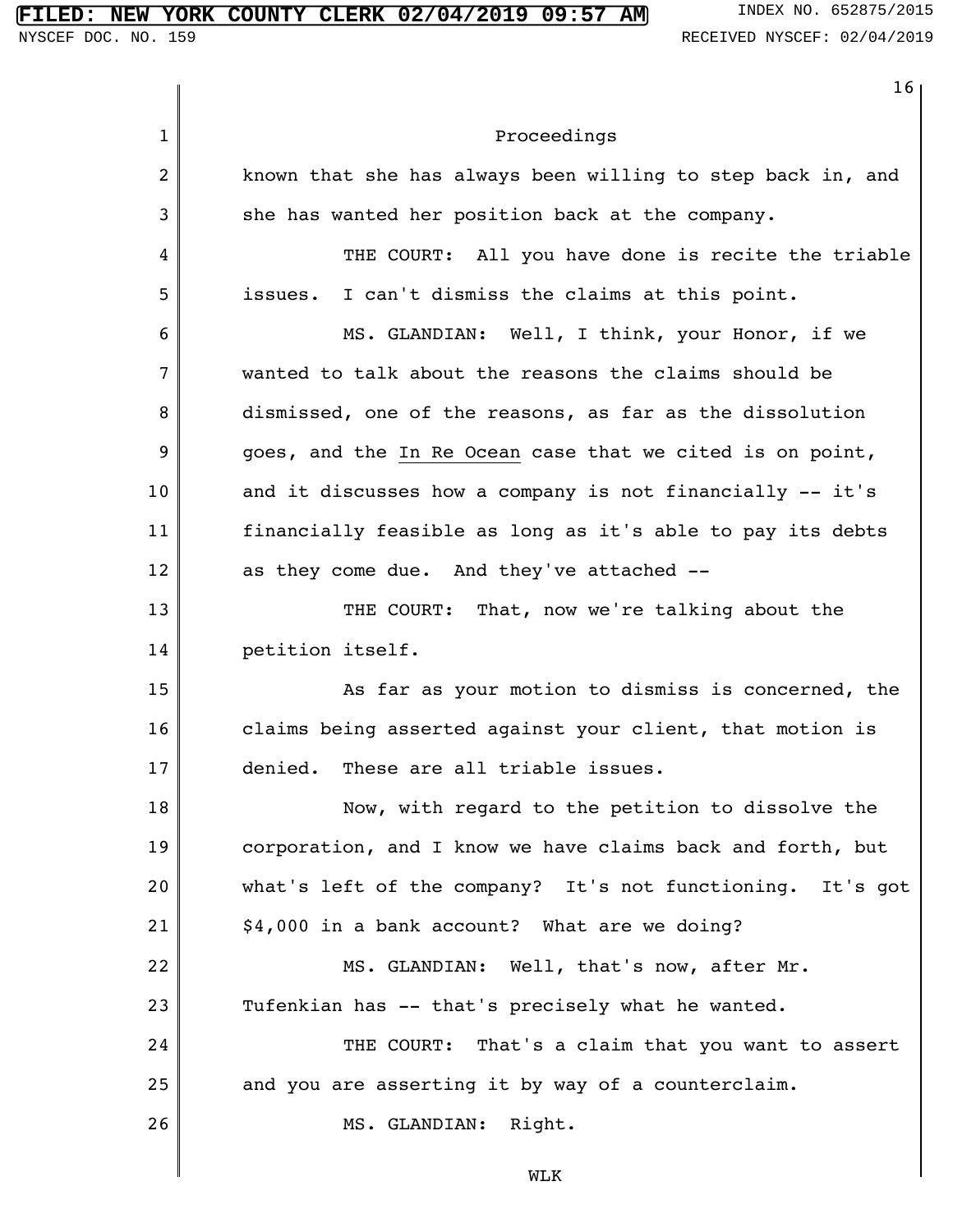1 2 3 4 5 6 7 8 9 10 11 12 13 14 15 16 17 18 19 20 21 22 23 24 25 26 17 Proceedings THE COURT: What's the point in not dissolving this company? MS. GLANDIAN: Well, we had at some point a thirdparty offer who wanted to purchase this, and Miss Tirakian again has always wanted to be involved and run the company, and so we were trying to, last time we talked about seeing if there was a way to equitably resolve this. THE COURT: Has anybody made an offer for this nonfunctioning -- essentially now it's a corporate name. That's all that's left. MR. ZAROCOSTAS: Well, I mean, I don't want to put settlement conversations on the record, so maybe we can talk about it in Chambers, but it's complicated, and I would rather it not be on the record, especially since it's confidential settlement communications. THE COURT: I understand. MR. ZAROCOSTAS: But I'm happy to speak with you in Chambers about it, your Honor. THE COURT: I just want to know what's left in terms of the petition. MR. ZAROCOSTAS: Well, let me just point out, your Honor, the motion to dismiss cites year-old financial statements. That's how frivolous it is. Our amended petition included the most recent financial statements which were at the time May of 2016. There's \$4,000 in cash, there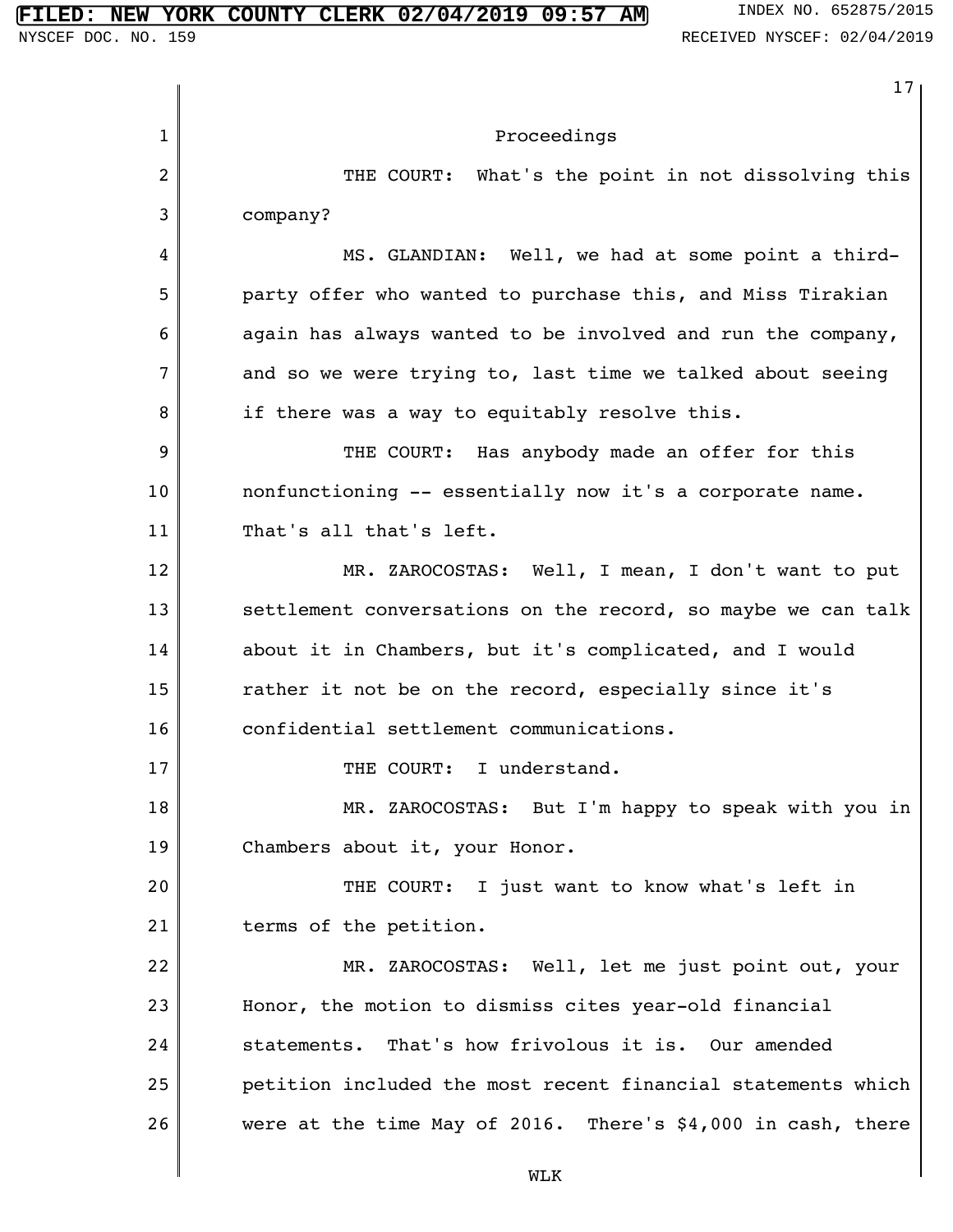|              | 18                                                             |
|--------------|----------------------------------------------------------------|
| $\mathbf{1}$ | Proceedings                                                    |
| 2            | is \$10,000 in inventory, and there is some de minimus         |
| 3            | receivables, compared with about \$900,000 in liability.       |
| 4            | And, this is also a new fact, the company is in                |
| 5            | default. The company has received notices of default of all    |
| 6            | the loans, and those are immediately due and payable.<br>So.   |
| 7            | there's absolutely no reason --                                |
| 8            | THE COURT: Who owns the loans?                                 |
| 9            | MR. ZAROCOSTAS: James Tufenkian is one of them.                |
| 10           | There's more than one. James is biggest creditor. And we       |
| 11           | don't shy away from that. He's been an investor in this        |
| 12           | company for over 11 years. It's never turned an annual         |
| 13           | profit.                                                        |
| 14           | Miss Tirakian has walked away with about a million             |
| 15           | dollar in compensation, and Mr. Tufenkian has about a          |
| 16           | million dollars in debt that's still owed, he's never made a   |
| 17           | And then their definition of succession is:<br>Well,<br>penny. |
| 18           | we were in Oprah Magazine, it's a big success. It never        |
| 19           | turned an annual profit. It's ridiculous. There's no           |
| 20           | reason to keep running this business.                          |
| 21           | MS. GLANDIAN: Your Honor, I think the                          |
| 22           | financials that they have -- the reason we have referred to    |
| 23           | some of the older financials was because those are the ones    |
| 24           | that were -- actually when both of them were somewhat          |
| 25           | involved in the company. Since then -- and we had shown        |
| 26           | what Mr. Tufenkian was doing since ousting her from the        |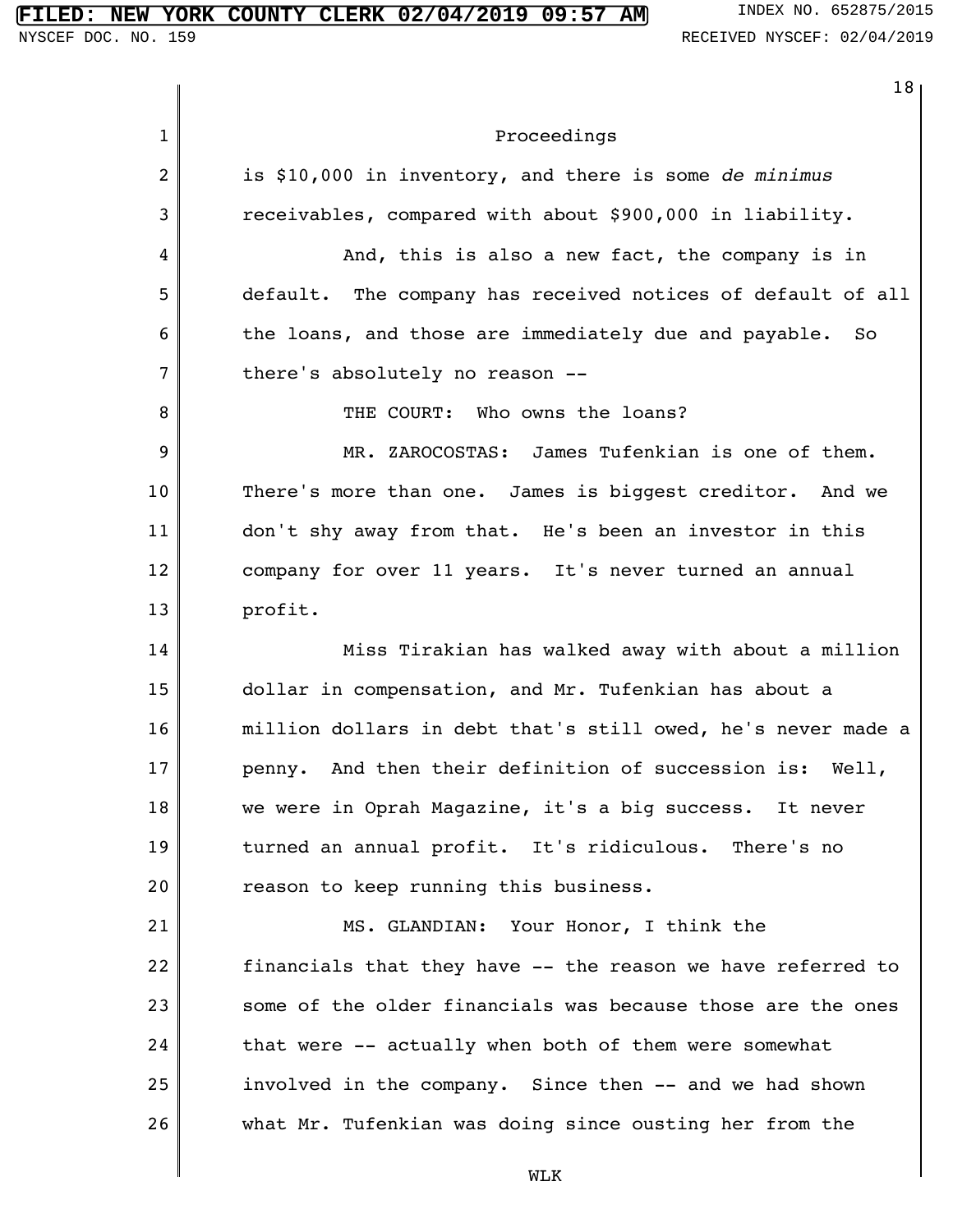|              | 19                                                           |
|--------------|--------------------------------------------------------------|
| $\mathbf{1}$ | Proceedings                                                  |
| 2            | company, was just to be paying down his loan, and the cash   |
| 3            | was disappearing. And one of the claims that we have         |
| 4            | alleged in our counterclaims is that he switched over the    |
| 5            | account, locked her out of the account.                      |
| 6            | THE COURT: How are you going to finance ongoing              |
| 7            | business? Where is the money going to come from?             |
| 8            | MS. GLANDIAN: Well, I think if Miss Tirakian wants           |
| 9            | to run it, she can get financing, and she can seek out loans |
| 10           | and investors.                                               |
| 11           | THE COURT: Where?                                            |
| 12           | MR. ZAROCOSTAS: Your Honor, if I could interject?            |
| 13           | She was just asked in June of 2016: Will you                 |
| 14           | provide money to buy preserves to sell? We have no           |
| 15           | preserves now to sell for the end of the year or next year.  |
| 16           | She said no.                                                 |
| 17           | That was because clearly at this<br>MS. GLANDIAN:            |
| 18           | point --                                                     |
| 19           | MR. ZAROCOSTAS: It's ridiculous.                             |
| 20           | MS. GLANDIAN: -- she's gotten the feedback that              |
| 21           | Mr. Tufenkian is not answering phone calls, he's putting bad |
| 22           | product out, and they just want her to put in money into a   |
| 23           | business that they keep running into the ground. He's        |
| 24           | letting her have no say in the business. He has no           |
| 25           | background or experience in this. And belatedly, as          |
| 26           | obviously a litigation strategy, they requested that she put |
|              | <b>MTK</b>                                                   |